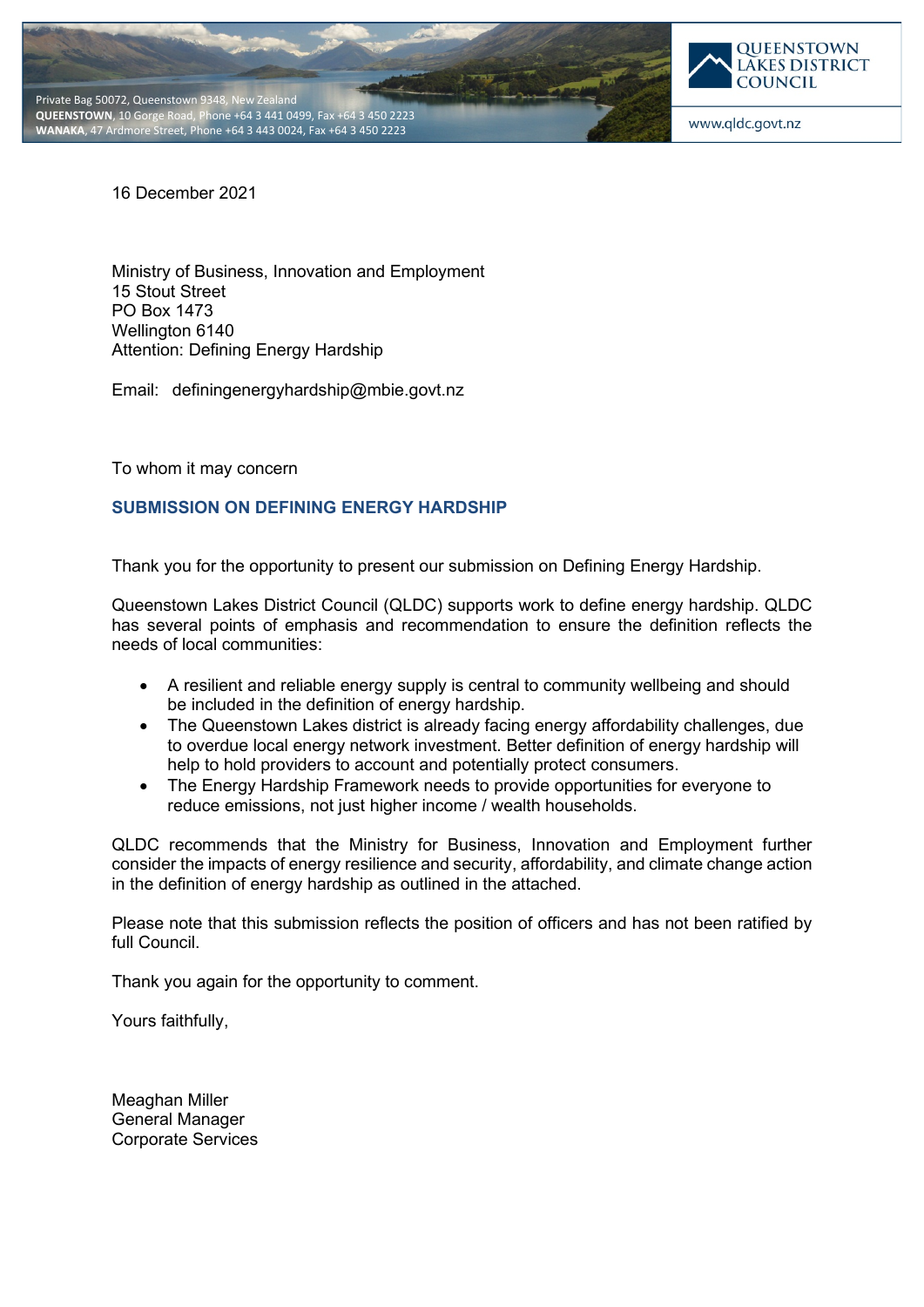### **SUBMISSION ON DEFINING ENERGY HARDSHIP**

### **1.0 Context**

- 1.1 Queenstown Lakes District is an area of high growth, with resident numbers growing at a higher rate when compared to other areas in New Zealand. It is also a district that has consistently seen lower than average wages than the rest of the country, and higher than average cost of living. Having taken the likely impact of COVID-19 into account in its projections, this is likely to remain unchanged beyond the next three years<sup>[1](#page-1-0)</sup>.
- 1.2 Prior to the pandemic, the district acknowledged the need to transform the energy system for the following reasons:
	- a. Electrical capacity in the district is limited,
	- b. Resilience of supply is low,
	- c. Heating affordability is a critical issue,
	- d. The transition from natural gas to lower emissions solutions will be a necessary, but difficult change for the district, and
	- e. The appetite to electrify may not be affordable without significant network investment.
- 1.3 On aggregate, these challenges compromise the district's ability to be resilient, affordable, and able to meet its emissions reduction aspirations.
- 1.4 Furthermore, these challenges erode the district's ability to provide a reliable, modern economic infrastructure. In the competition for highly mobile international investments, the electricity supply presents a risk. This risk has significant implications for the district's ability to diversify its industry and attract new investments.
- 1.5 While defining Energy Hardship is a key first step, the district's unique energy context presents an imminent need for transformation in partnership with central government.

# **2.0 A resilient and reliable energy supply is central to community wellbeing and should be included in the definition of energy hardship.**

- 2.1 The current network in the district lacks resilience, with one spur line providing power through the Kawarau Gorge to Queenstown (Transpower) and two single lines from Cromwell to Wanaka (Aurora). Reliance on single-line supply for Queenstown results in a low level of resilience for the district. It is likely that Queenstown is one of the largest (if not the largest) population and economic centre in New Zealand served by a single spur line. The chances of a total loss of power, for an extended period of time are high, whether due to a weather-related or seismic event.
- [2](#page-1-1).2 Residents are familiar with mid-winter power outages<sup>2</sup>, and understand the value of heating fuels which are not reliant on electricity. For the climate conscious, moving away from gas reduces the resilience of the district's energy supply even further, by increasing its reliance on electricity. This is complicated by the fact that

<span id="page-1-0"></span><sup>1</sup> <https://www.qldc.govt.nz/community/population-and-demand>

<span id="page-1-1"></span><sup>&</sup>lt;sup>2</sup> During a significant snow event on 17/18 September 2018, Queenstown suffered a total loss of supply that lasted 20 minutes, due to a failure on Transpower's lines. The same weather event caused longer interruptions of supply to ~4,500 customers on Aurora's network, some of which experienced outages lasting a number of days due to the hazardous conditions.